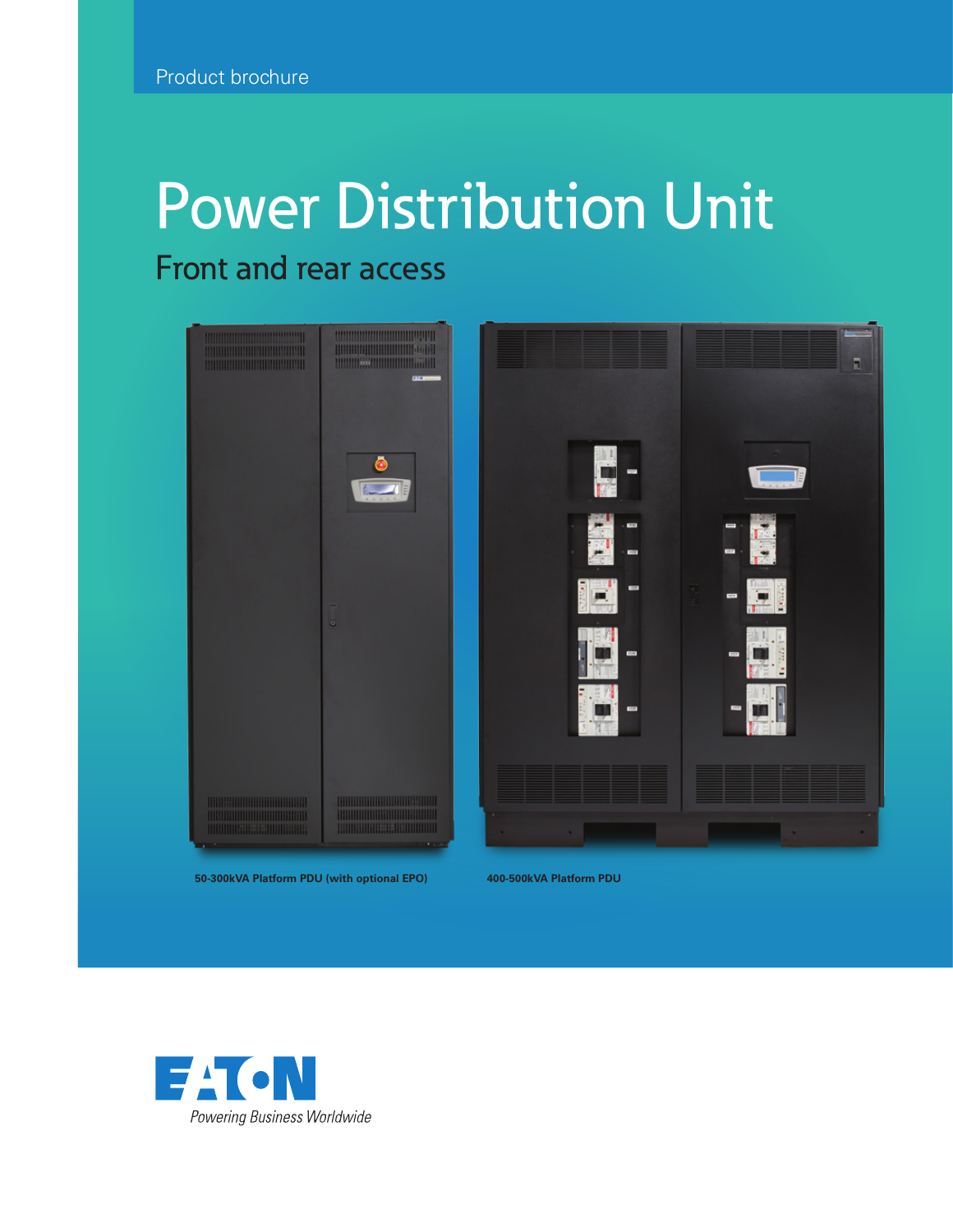The Eaton line of three-phase power distribution units (PDUs) provide robust power distribution that can be easily tailored to meet the design specifications of any facility or data center.

**The PDU offers ratings from 50 to 500 kVA with DoE 2016-efficient K13 and K20 transformers. Energy Management System (EMS) offers cost effective intelligence to manage load efficiency.**



(300 kVA and below) **50–300kVA Platform PDU (with outer doors open)**

#### **Easy service and setup**

*Reduce installation time and save on startup costs*

- Backed by Eaton's extensive network of more than 240 field technicians for fast reliable service
- Ample cabling space between panelboards and for subfeed breakers
- Standard top and bottom cable access for more flexible installation options
- Front access for operation and general service requirements
- Easily removable side and rear covers with captive hardware
- Front access control panel for all standard communication expansion and maintenance

#### **Monitoring and connectivity**

*To understand your power profile*

- Eaton's Energy Management System (EMS) provides state-of-the-art monitoring and alarming provisions
- PXGX PDP communication card allows for daisy chaining multiple PDUs together, reducing individual network drops to your power equipment
- Monitor the PDU from any computer without software through the integrated web interface, or easily integrate into existing building management systems or Eaton's Power Xpert™ Software
- Stores consumption trends for up to 24 months
- Up to 100A branch breaker CTs available
- **Auxiliary contacts to interface with third-party monitoring for subfeed breaker positions**

#### **Safety**

*Protecting employees, contractors and service personnel* 

- Protective trim panels cover panelboard bus/breakers/wiring from accidental contact
- Separation of Low/High/Control voltage sections for safer servicing
- UL/CSA approved 60950
- **Shunt trip in subfeed breakers**

#### **Aesthetics and flexibility**

*Providing the right form-factor for demanding applications*

- Durable finish gives a clean professional appearance to facilities and data centers
- Sidecar options to expand distribution capacity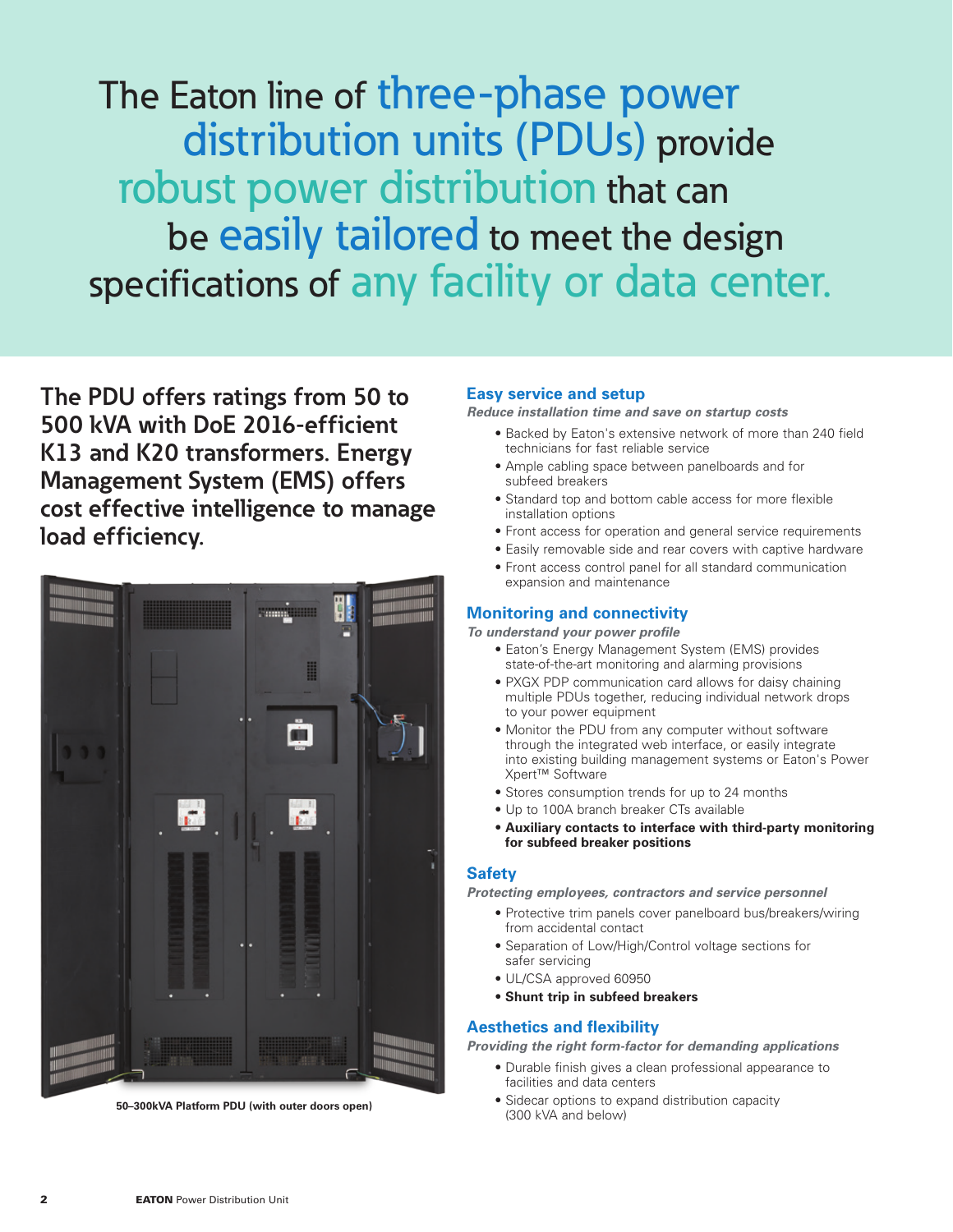## PDU units have easy front and rear access through double doors on both sides.

**Eaton PDUs are easy to setup, maintain, monitor and connect. They provide safety and flexibility for the most demanding applications.**



Additional subfeed with aux and shunt trip

#### **General**

- Natural convection cooling
- Swivel casters (up to 300 kVA)
- System level metering included
- 8 x 40 character LDC display
- Top and bottom entry
- Protective trim panels (up to 300 kVA)
- Cable management for input and panel wiring
- (2) X-Slots for communication

#### **Distribution breakers**

- **300 kVA and below**
- Panelboards with 225A or 400A panel main breaker
- Additional subfeed breakers
- 225A (50–150 kVA)
- 225A/400A (200–300 kVA)
- **400–500 kVA**
- 800A electronic trip main breaker (LSI)
- Subfeed breakers
- 225A, 400A, 600A,and 800A



#### **Options**

- Branch circuit monitoring
- 100% rated subfeed breakers
- 100% rated panel main breakers
- Subfeed breaker monitoring
- High kAIC main input and subfeed breakers
- Surge protection device (100 or 200kA) UL1449
- Lightning arrestor
- Transient suppression plate
- Isolated ground (standard)
- Clear plexiglass doors (up to 300 kVA)
- Load bank test lugs (standard)
- Lockout breaker tabs
- Air skirts
- Floor stands seismic
- (12", 15", 18", 24", 30", 33", 36" and 48") • High voltage input junction box
- Low voltage control junction box
- Input and ground compression lugs
- Dual input basic with kirk key interlock<sup>5</sup>
- Dual input premium with sync check<sup>5</sup>
- Vibration resistant locking hardware • Local EPO
- Other transformer ratings
- 480V pri with 400/230V sec
- Harmonic Mitigating (HMT)
- 115°C temp. rise
- Auxiliary and shunt trip main cabinet subfeeds
- Field upgradable capabilities



Single input crimp lug 400 and 500 kVA comm port access 400 and 500 KVA Main Bus

#### **Control**

• REPO provisions

• Up to 4 building alarm inputs (N/O or N/C)

#### **Optional custom shutdowns on alarms**

- Phase rotation/loss
- Ground/neutral overcurrent
- Transformer overtemperature
- Output overload
- Input voltage out of tolerance
- Frequency out of tolerance

#### **Energy management system**

**Monitored parameters**

- Input voltage (L-L and L-N)
- Output voltage (L-L and L-N)
- Output current (A,B and C phases)
- Output neutral current
- System ground current
- kVA, kW, Hz
- Monthly, yearly, total output kWH
- Input voltage THD (all phases)
- Output voltage THD (all phases)
- Power factor (lead/lag indicator)
- Output current % (A, B and C phases)



(patent pending)

#### **Load profiling**

**Captures highest and lowest reading on monthly basis with trend information over the last 24 months** 

- Input/output voltage
- Output current
- Input/output frequency
- Output power factor
- Output kVA
- Input/output voltage THD
- Ground and neutral current
- **Warnings/alarms**
- Over-temp and shutdown
- Input/output over- and under-voltage
- Input/output over- and underfrequency
- Input/output phase rotation
- Input/output voltage and current THD
- Output overload (3 levels)
- Remote EPO
- Building alarms (4 programmable)

• Power Xpert gateway card – PXGX PDP (modbus TCP/IP,

**EATON** Product Distribution Unit 3

- Summary alarm
- Communication fault

SNMP, ethernet)

#### **Connectivity**  • Modbus RTU (RS232/485)